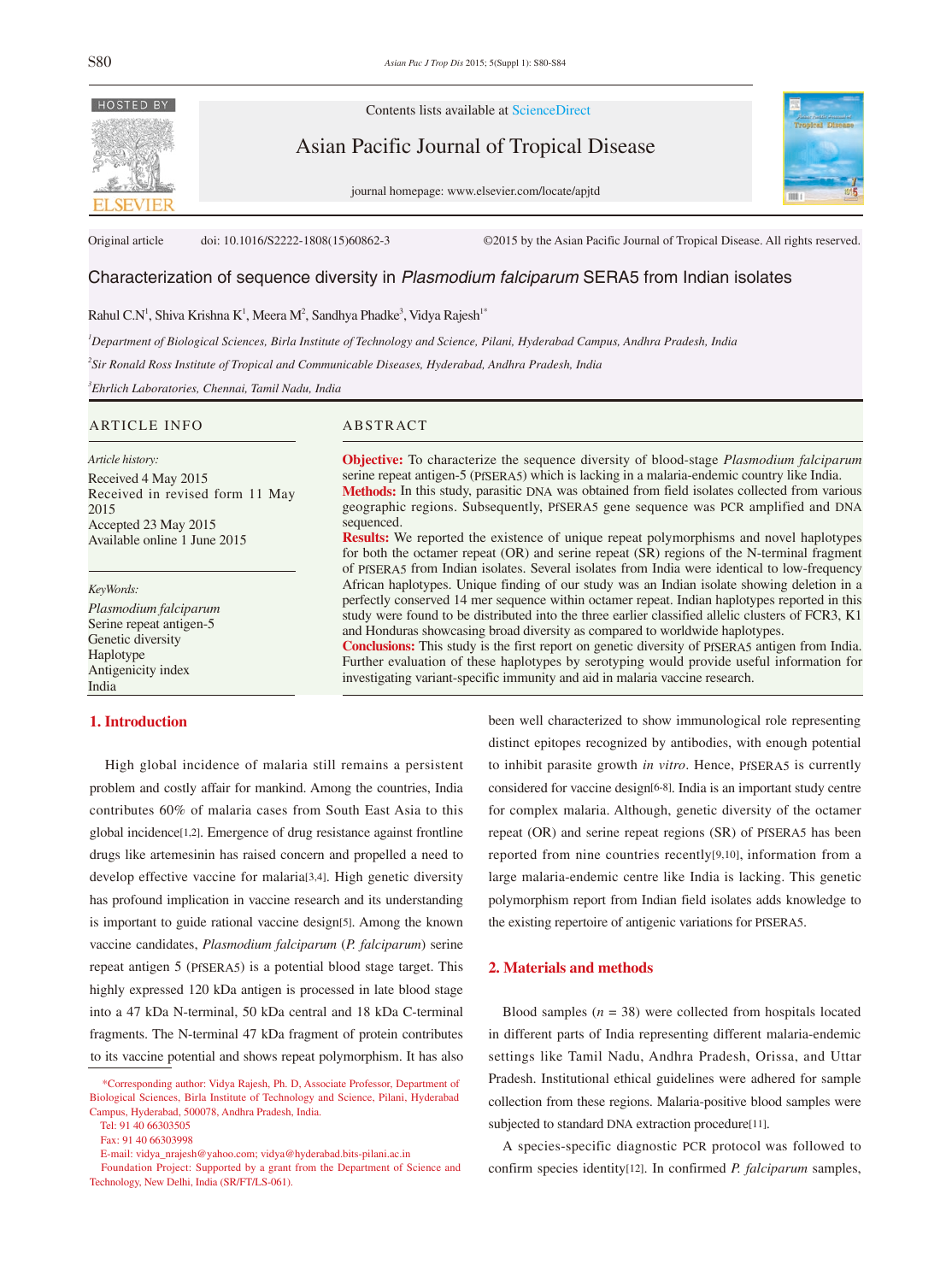amplification of Exon II (coding for P47) and Exon IV (coding for P50 and P18) of PfSERA5 was carried out by using specific primers (Table 1). The amplicons were outsourced for DNA sequencing to Life Technologies-Invitrogen, Gurgaon and Bio Serve Technologies Ltd., Hyderabad. Only chromatograms lacking overlapping peaks were included for further analysis to ensure single infection. The sequences were submitted to Genbank under the accession numbers KC236368-KC236390 and KJ397705-KJ397719.

 Sequence analysis was done by multiple sequence alignment through Clustal W programme available in BioEdit 7.0.5.3[13]. Phylogenetic tree was generated by neighbour joining method with MEGA5 5.2 software[14]. Statistical analysis of basic population genetic parameters like haplotype diversity (HD)-measure of uniqueness of a particular haplotype in a given population, and nucleotide diversity (π)-average number of pairwise differences per site, were also computed for the sequence data obtained with DnaSP 5[15,16]. Antigenicity plots for distinct haplotypes were generated using online webtool Antigenicity Plot Index[17].

#### **3. Results**

#### *3.1. OR region polymorphism from Indian isolates*

 Analysis of this region in Indian isolates showed repetitions, truncations and variations. Almost all Indian isolates analysed showed the standard number of OR *i.e.* 7 (6 Type I + 1 Type II). However, three isolates showed exceptions with repeat variation in Type Ie and Type-II. They were HF37 (5 repeats of Type Ie), CE145 (1 Type Ie + 3 repeats of Type II) and HF169 (5 repeats of Type Ie + 1 Type II) (Figure 1A). In addition, samples HF105 and CE145 showed a specific glutamine-arginine  $(G \rightarrow R)$  change within type Ia TGESQT (G/R)N (Figure 1A). Truncated OR occurred between 1b and 1c in (23/38) Indian isolates. Out of these, truncated repeat 4/4 -TVGDQAGN, occurred in (21/23) Indian isolates. While two Indian isolates HF170 and HF174 showed 3/5-TVGGQAGN truncated repeat. Truncated repeat 3/5-TVGSPQGS was exceptional to Indian isolate CE145 in the present study (Figure 1A). Phylogenetic

#### **Table 1**

Details of primers used for amplification of PfSERA5 gene.



**Figure 1.** Characterization of sequence diversity in the OR region of P47.

A: Graphical representation of polymorphism in OR region of N-terminal P47 domain of PfSERA5 gene from Indian isolates; Repeat types: 1A-TGESQTGN variant-TGESQTRN, 1B-TGGGQAGN, Truncated repeat 4/4 -TVGDQAGN, 3/5-TVGGQAGN, 1C-TVGDQAGS, 1D-TGGSPQGS, Truncated 3/5-TVGSPQGS, 1E-TGASPQGS, 1F-TGASQPGS, Type II-SEPSNPVS; B: Phylogenetic analysis of OR region of N-terminal P47 domain of Indian isolates among worldwide isolates.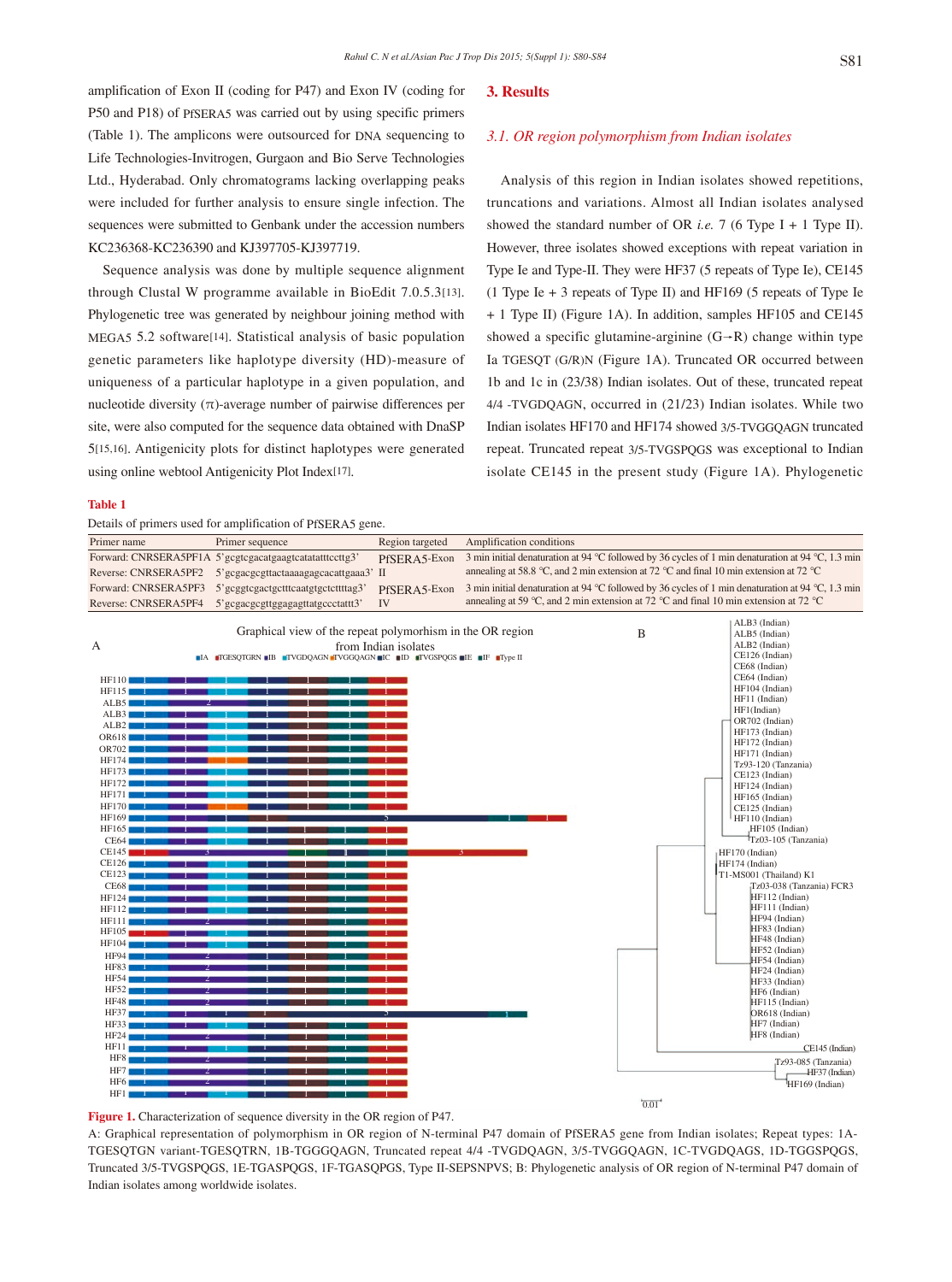analysis showed that 36/38 Indian isolates conferred to 5 reported haplotypes while two samples HF37 and CE145 were novel OR haplotypes reported in this study[9] (Figure 1B, Table 2). Among the remainning 36 Indian isolates, 18 showed similarity to haplotype Tz93-120 which is the most prevalent OR haplotype reported worldwide. Fourteen Indian isolates showed similarity to reported haplotype Tz03-38 (FCR3), a prevalent haplotype predominant in Tanzania and Ghana. Two Indian isolates, HF170 and HF174 were similar to Thailand haplotype Ti-MS001 (K1) while isolates HF105 and HF169 were similar to low-frequency haplotypes restricted to African continent Tz03-105 and Tz93-085, respectively.

#### *3.2. SR region polymorphism in Indian isolates*

 The sequence alignment of SR region of the P47 N-region showing amino acid region from 196-274 amino acids is represented in Figure 2A. The samples were compared with 3D7 standard. **Table 2**

Haplotype distribution of the OR region of P47 domain of Indian isolates.

Among the Indian isolates, 21 were of K1 type, 14 were of FCR-3 type and 3 were recombinant Honduras type. In our field isolates, Poly-Ser repeat number was in the range of 23-49. Three Indian isolates, HF104, HF33, and HF124 showed minor-frequency single nucleotide polymorphism at amino acid position 217 (S-Serine to N-Aspargine) within the Poly Ser repeat. Phylogenetic analysis of SR haplotypes and their distribution into K1, FCR3 and Honduras is shown in Figure 2b and Table 3, respectively. Analysis of Indian isolates for the central protease domain (P50) and C-terminal region (P18) of PfSERA5 indicated absolute genetic conservation. This signified a vital role of these domains in the parasite life cycle.

# *3.3. Statistical and computational analysis of polymorphism data*

 Antigenicity plots of unique Indian OR variants showed differences in pattern of antigenicity in comparison to standard sample isolates

|                 | S. No Indian isolate                                                                                                                |                   | N Worldwide OR haplotype similarity                                                  |                               |         |                                                                                                                  | Prevalence reported          |                                     |
|-----------------|-------------------------------------------------------------------------------------------------------------------------------------|-------------------|--------------------------------------------------------------------------------------|-------------------------------|---------|------------------------------------------------------------------------------------------------------------------|------------------------------|-------------------------------------|
| 1.              | HF124, HF165, CE125, HF110, HF172, OR702, HF1, HF11, HF104, 18 Tz93-120<br>CE64, CE68, CE126, ALB2, ALB3, ALB5, HF171, HF173, CE123 |                   |                                                                                      |                               |         |                                                                                                                  | Worldwide                    |                                     |
| 2.              | OR618, HF112, HF111, HF94, HF83, HF54, HF52, HF48, HF33, 14 Tz03-038 (FCR3)<br>HF24, HF8, HF7, HF6, HF115                           |                   |                                                                                      |                               |         |                                                                                                                  | Tanzania, Ghana              |                                     |
| 3.              | HF170, HF174                                                                                                                        | 2 Ti-MS001 $(K1)$ |                                                                                      |                               |         |                                                                                                                  | Thailand                     |                                     |
| 4.              | HF105                                                                                                                               |                   | 1 Tz03-105 shows singleton mutation $(G \rightarrow R)$ in Type 1a OR                |                               |         |                                                                                                                  |                              | Low frequency in Tanzania and Ghana |
| 6.              | <b>CE145</b>                                                                                                                        |                   | 1 Novel $G \rightarrow R$ in Type 1a OR, repeat variation in Type 1e & Type II India |                               |         |                                                                                                                  |                              |                                     |
|                 |                                                                                                                                     |                   |                                                                                      |                               |         |                                                                                                                  |                              |                                     |
| 7.              | <b>HF37</b>                                                                                                                         |                   | 1 Novel repeat variation in Type 1e and deletion of Type II                          |                               |         |                                                                                                                  | India                        |                                     |
| 8.              | HF169                                                                                                                               |                   | 1 Tz93-085 repeat variation in Type 1e                                               |                               |         |                                                                                                                  | Low frequency in Tanzania    |                                     |
| А               | 220<br>230<br>240<br>250<br>260<br>270<br>200<br>210                                                                                |                   | B                                                                                    |                               |         |                                                                                                                  | PNG220-168(Papua New Guiea)  |                                     |
| 3D7             |                                                                                                                                     |                   |                                                                                      | HF174(India)                  |         |                                                                                                                  | HF54(India)                  |                                     |
| HF1             |                                                                                                                                     |                   |                                                                                      | OR702(India)                  |         |                                                                                                                  | HF52(India)                  |                                     |
| HF11            |                                                                                                                                     |                   |                                                                                      | HF172(India)                  |         |                                                                                                                  |                              |                                     |
| <b>HF83</b>     |                                                                                                                                     |                   |                                                                                      | HF171(India)                  |         |                                                                                                                  | HF48(India)                  |                                     |
| HF94<br>HF105   |                                                                                                                                     |                   |                                                                                      | CE125(India)<br>g             |         |                                                                                                                  | HF115(India)                 |                                     |
| <b>CE64</b>     |                                                                                                                                     |                   |                                                                                      | $\frac{8}{2}$<br>CE126(India) |         | Honduras type                                                                                                    | HF173(India)                 |                                     |
| CE68            |                                                                                                                                     |                   |                                                                                      |                               |         |                                                                                                                  | HF112(India)                 |                                     |
| <b>CE123</b>    |                                                                                                                                     |                   |                                                                                      | CE123(India)                  |         |                                                                                                                  | HF24(India)                  |                                     |
| HF174           |                                                                                                                                     |                   |                                                                                      | CE68(India)                   |         |                                                                                                                  | HF8(India)                   |                                     |
| OR702           |                                                                                                                                     |                   |                                                                                      | ALB5(India)                   |         |                                                                                                                  | HF7(India)                   |                                     |
| HF172           |                                                                                                                                     |                   |                                                                                      | HF110(India)                  |         |                                                                                                                  | HF6(India)                   |                                     |
| HF170           |                                                                                                                                     |                   |                                                                                      | CE64(India)                   |         |                                                                                                                  | HF111(India)                 |                                     |
| HF171           |                                                                                                                                     |                   |                                                                                      | HF1(India)                    |         |                                                                                                                  |                              |                                     |
| HF169           |                                                                                                                                     |                   |                                                                                      | HF11(India)                   |         |                                                                                                                  | PNG225-022(Papua_New_Guinea) |                                     |
| <b>CE126</b>    |                                                                                                                                     |                   | K1 type                                                                              |                               |         |                                                                                                                  | PNG227-167(Papua_New_Guinea) |                                     |
| CE125<br>HF110  |                                                                                                                                     |                   |                                                                                      | Gha1108-098(Ghana             |         |                                                                                                                  | PNG228-144(Papua_New_Guinea) |                                     |
| HF165           |                                                                                                                                     |                   |                                                                                      | ALB2(India)                   |         |                                                                                                                  | PNG225-056(Papua_New_Guinea) |                                     |
| ALB3            |                                                                                                                                     |                   |                                                                                      | ALB3(India)                   |         |                                                                                                                  |                              |                                     |
| ALB2            |                                                                                                                                     |                   |                                                                                      | HF165(India)                  |         |                                                                                                                  | PNG828-134(Papua_New_Guinea) |                                     |
| ALB5            |                                                                                                                                     |                   |                                                                                      |                               |         |                                                                                                                  |                              | Br35M1(Brazil)                      |
| HF37            |                                                                                                                                     |                   |                                                                                      | Tz03-105(Tanzania)            |         |                                                                                                                  |                              | Br265M2(Brazil)                     |
| CE145           |                                                                                                                                     |                   |                                                                                      | HF105(India)                  | HE37    | <b>CE 14:6India)</b><br>T203-08G(Tanzania)<br><b>OR618 (India)</b><br>T1:293-105(Tanzania)<br>T293-105(Tanzania) | FCR3 type                    | Br333 94(Brazil)                    |
| <b>OR618</b>    |                                                                                                                                     |                   |                                                                                      | Tz93-015(Tanzania)            | [India] |                                                                                                                  |                              | HF104(India)                        |
| HF104           |                                                                                                                                     |                   |                                                                                      | HF83(India)                   |         |                                                                                                                  |                              |                                     |
| HF <sub>6</sub> |                                                                                                                                     |                   |                                                                                      | HF94(India)                   |         |                                                                                                                  |                              | HF33(India)                         |
| HF7             |                                                                                                                                     |                   |                                                                                      |                               |         |                                                                                                                  |                              | HF124(India)                        |
| HF8<br>HF24     |                                                                                                                                     |                   |                                                                                      | Tz03-070(Tanzania)            |         |                                                                                                                  |                              | PNG221-008(Papua_New_)              |
| HF33            |                                                                                                                                     |                   |                                                                                      | HF169(India)                  |         |                                                                                                                  |                              | TMS012(Thailand)                    |
| HF48            |                                                                                                                                     |                   |                                                                                      | HF170(India)                  |         |                                                                                                                  |                              | Pa197-004(Philippines)              |
| HF52            |                                                                                                                                     |                   |                                                                                      |                               |         |                                                                                                                  |                              |                                     |
| HF115           |                                                                                                                                     |                   | 0.002                                                                                |                               |         |                                                                                                                  | 0.002                        |                                     |
| HF54            |                                                                                                                                     |                   |                                                                                      |                               |         |                                                                                                                  |                              |                                     |
| HF111           |                                                                                                                                     |                   |                                                                                      |                               |         |                                                                                                                  |                              |                                     |
| HF112           |                                                                                                                                     |                   |                                                                                      |                               |         |                                                                                                                  |                              |                                     |
| HF124           |                                                                                                                                     |                   |                                                                                      |                               |         |                                                                                                                  |                              |                                     |
| HF173           |                                                                                                                                     |                   |                                                                                      |                               |         |                                                                                                                  |                              |                                     |

**Figure 2.** Characterization of sequence diversity of SR region of P47 domain.

A: Multiple sequence alignment of N-terminal P47 SR region of PfSERA5 gene from Indian isolates using standard reference sequence 3D7 strain (highlighted in red box); B: Phylogenetic analysis of SR region of P47 domain of PfSERA5 of Indian isolates.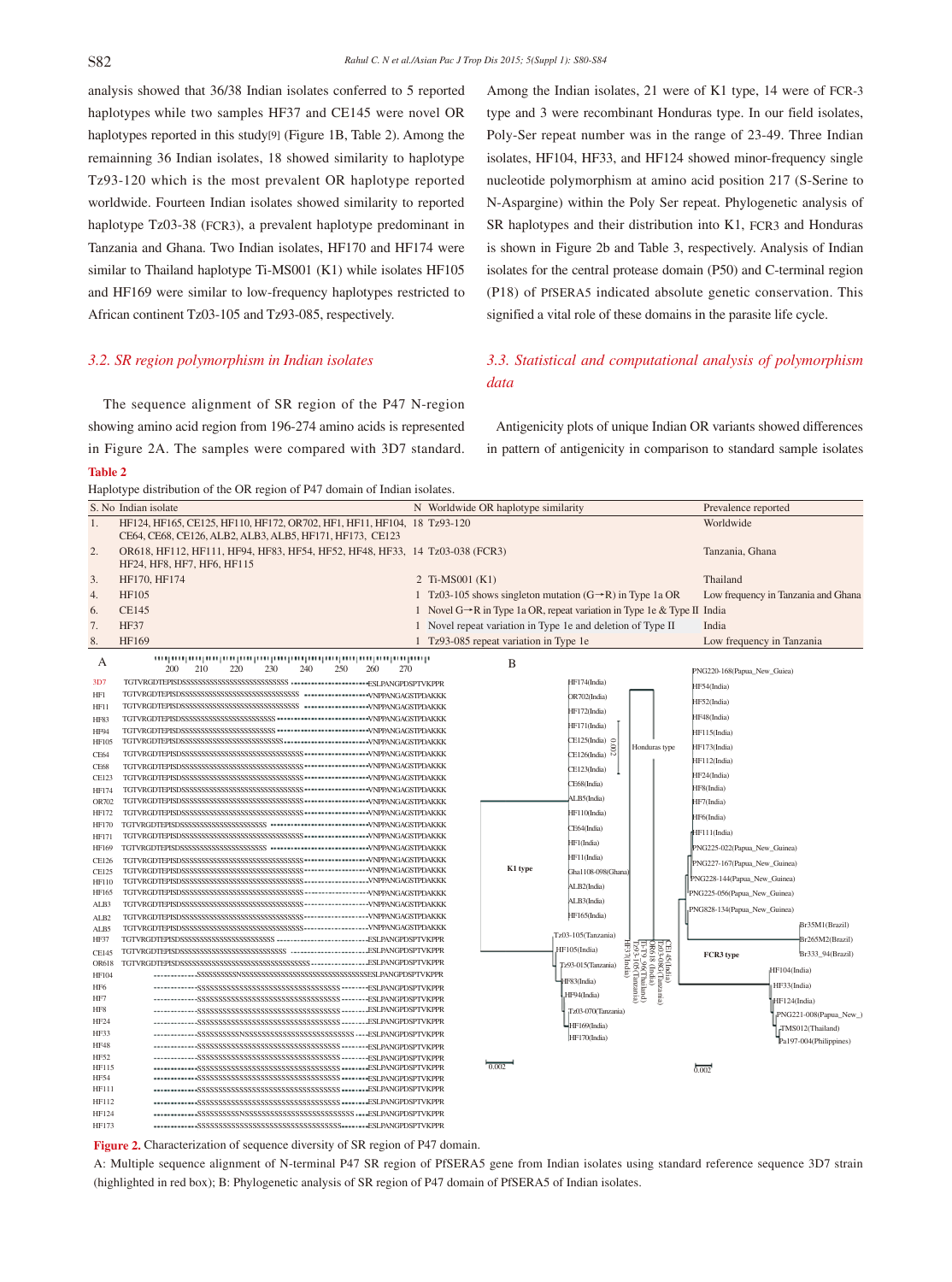**Table 3**

Haplotype distribution of SR region of P47 domain of PfSERA5 in Indian isolates.

|                | S. No Indian isolate                                                      |               | N Allelic type Serine repeat number       | Worldwide SR haplotype similarity Prevalence reported |                           |
|----------------|---------------------------------------------------------------------------|---------------|-------------------------------------------|-------------------------------------------------------|---------------------------|
| 1.             | ALB2, ALB3, ALB5, HF110, OR702, HF174, HF172, HF171, HF165, 16 K1         |               | 31                                        | Gha1108-098                                           | Ghana                     |
|                | CE125, HF1, HF11, CE64, CE68, CE126, CE123                                |               |                                           |                                                       |                           |
| 2.             | HF105                                                                     | 1 K1          | 25                                        | $Tz03-105$                                            | Tanzania, Ghana           |
| 3.             | HF169, HF170                                                              | 2 K1          | 21                                        | $Tz03-070$                                            | Worldwide                 |
| 4.             | HF83, HF94                                                                | 2 K1          | 23                                        | Tz93-015                                              | Tanzania, Ghana           |
| 6.             | CE145                                                                     | 1 Honduras 27 |                                           | Tz03-086                                              | Tanzania (single isolate) |
| 7 <sub>1</sub> | <b>HF37</b>                                                               | 1 Honduras 23 |                                           | <b>Novel</b>                                          | India                     |
| 8.             | OR618                                                                     | 1 Honduras 33 |                                           | Ti-T <sub>9</sub> 96                                  | Thailand (single isolate) |
| 9.             | HF104                                                                     | $1$ FCR3      | 49 & $S \rightarrow N$ at 217th aa Novel  |                                                       | India                     |
| 10.            | HF33, HF124                                                               | $2$ FCR3      | $42 \& S \rightarrow N$ at 217th aa Novel |                                                       | India                     |
| 11.            | HF48, HF112, HF6, HF7, HF8, HF24, HF173, HF115, HF111, HF54, HF52 11 FCR3 |               | 42                                        | Novel                                                 | India                     |

(Figure 3). HD and nucleotide diversity  $(\pi)$  were obtained for both OR and SR regions for sequence results represented in the present dataset. Results indicated higher HD and value for SR region in comparison to the OR region (Table 4).

#### **Table 4**

Statistical analysis of genetic polymorphism in PfSERA5-P47 repeat region.  $\frac{1}{\text{DFQED A5-PA7}}$  repeat region  $\frac{1}{\text{HD}}$  Nucleotide div

| $113$ LIV $-13$ $-177$ repeat region | $\overline{111}$ |         |  |  |
|--------------------------------------|------------------|---------|--|--|
| OR                                   | $0.697 + 0.050$  | 0.02104 |  |  |
| <b>SR</b>                            | $0.773 + 0.058$  | 0.33299 |  |  |
|                                      |                  |         |  |  |

# **4. Discussion**

 The present study deals with the polymorphism of nucleotide sequences of PfSERA5 from Indian field isolates. Sequence results obtained for OR region were represented based on the earlier description of repeat types which consist of two repeat types - Type I (subdivided into six subgroups Ia-Ie), and Type II[9]. Three Indian isolates HF37, CE145, HF169 which showed variations in repeat types exclusively for Type 1e and Type II were earlier reported to be restricted to African isolates alone[9]. HF 37 is the only isolate that shows deletion of Type II repeat which disrupts the 14 mer stretch QPGSSEPSNPVSSG (amino acid 59-72), conserved till date in all worldwide isolates and believed to be recognized by MAb43E5[9]. This is the first report of such a deletion in the critical sequence of OR region. Antigenicity plot results in our study differ from an earlier report where the impact of OR sequence variation on immunogenicity was suggested to be insignificant<sup>[18]</sup>. Significance of these observations on immunogenicity needs to be further evaluated with studies on human sera antibodies.

 SR region is a dimorphic locus and is structured into Poly-Ser repeats sandwiched between an upstream 13 amino acid (TGTVRGDTEPISD) and downstream 17 amino acid stretch which shows clustered mutations. Based on these variations, the worldwide haplotypes have been grouped into three allelic clusters FCR3, K1 and Honduras (recombinant type)[10]. Most of the K1 haplotypes reported in the present dataset are similar to low-frequency African haplotypes. The 14 FCR3 type isolates found in India distribute into



**Figure 3.** Antigenicity plots for standard (FCR3 & K1) isolates and OR haplotypes from India, displaying the variation of the antigenic index as function of amino acid position.

AI: Antigenic index (woed label of vertical ordinate).